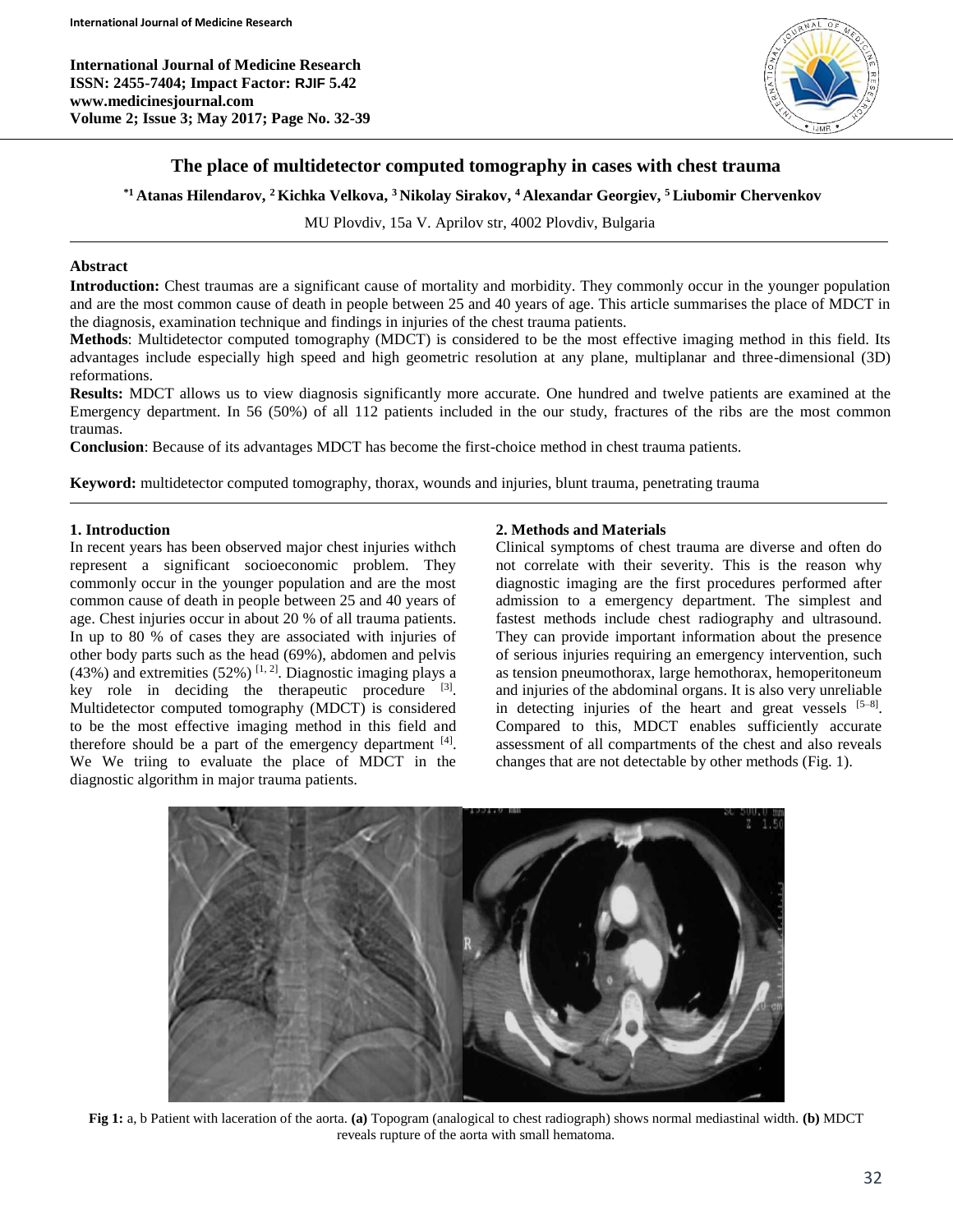Excellent spatial and temporal resolution is the main benefit. Because of the isotropic data field, it allows performing twodimensional (2D) and threedimensional (3D) reformations in any plane and angle of view without loss of geometric resolution.

The choice of a diagnostic procedure depends on the patient's condition and traumatic mechanism. In stable patients with no need of emergency intervention, the MDCT examination can be performed directly after admission to a emergency department and primary clinical examination. In the case of circulatory instability the chest X-ray in supine position is usually performed as well as ultrasound examination to exclude findings that require an immediate intervention. In the event that MDCT is a part of the emergency department it can be used as the primary imaging method.

Generally speaking, in order to minimise motion artifacts high examination speed should be used in traumas, and because of the need to perform reformations in other planes the highest resolution in the Z-axis should be used as well. Dose reduction is achieved-the kilovolt value can be reduced to 80–100, and the mAs value can be decreased to 30–80  $(Fig. 2)$ <sup>[6]</sup>.



**Fig 2:** Low-dose examination. Significant dose reduction was achieved (80 KV, 40 effective mAs, dose-length product 37mGy/cm). Coronal reconstruction.

Application of contrast media is essential for the assessment of vascular structures and parenchymal organs and for detection of active bleeding. Therefore, we used a longer scanning delay (30–40s.) compared with standard chest examinations. A mall amount of contrast material we used in case of suspected rupture of the esophagus. In this case water-soluble iodinated contrast medium (usually 5–10 % solution) was used. The slices reconstructed in three principal planes (axial, coronal and sagittal). We used thinner slices  $(1 - 1.5 \text{ mm})$  reconstructed using a high-resolution kernel. The investigation was approved and informed consent was obtained from all the patients included.

### **3. Results and discussion**

Chest wall injuries are very common. Fractures reflect the intensity and direction of forces during trauma. However, the extent of a chest wall injury does not have to correlate with the injuries of the intrathoracic organs. This is evident especially in children and young adults with a flexible skeleton in whom severe visceral traumas may occur despite there being no fractures.

|                 | <b>Type of Injuries</b>           | <b>Number of Patients</b> | % of Al |
|-----------------|-----------------------------------|---------------------------|---------|
|                 | Fractures of the ribs             | 56                        | 50 %    |
| $\overline{2}$  | Fracture of the scapula           | 11                        | 9.82 %  |
| 3               | Sternal fractures                 | 9                         | 8.03 %  |
| $\overline{4}$  | Extrapleural hematomas            | 45                        | 40.17 % |
| 5               | Pneumothorax                      | 35                        | 31.25 % |
| 6               | Hemothorax                        | 39                        | 31.25 % |
| 7               | Pulmonary contusions              | 79                        | 70.53 % |
| 8               | Lung laceration                   | 64                        | 57.14 % |
| 9               | Lung torsion                      | 21                        | 18.75 % |
| 10              | Lung herniation                   | 34                        | 30.35 % |
| 11              | Laceration of trachea and bronchi | 59                        | 52.67 % |
| 12              | Rupture of esophagus              | 13                        | 11.60 % |
| 13              | Diaphragmatic rupture             |                           | 6.25 %  |
| 14              | Large chest vessels               | 45                        | 40.17 % |
| $\overline{15}$ | Other blood vessels               | 28                        | 25 %    |
| 16              | Heart contusion                   | 32                        | 28.54 % |

The total number and percentages are not equal to the total number of patients because one patient has several types of injuries.

In 56 (50%) of all 112 patients included in the our study, fractures of the ribs are the most common chest wall traumas. They in fact are usually not clinically significant. MDCT determine the number of fractures, their location and degree of dislocation more accurately than X-rays. Contrary to Xrays, it is also able to detect fractures of the rib cartilages [3, 5]. In eleven(9.82%) of the cases a fracture of the scapula was established. It is usually caused by strong direct impact or the large axial forces. In up to 40 % of cases, it is associated with pulmonary contusion, pneumothorax or hemothorax [10,11]. The areas of the scapular body and neck are mostly affected (Fig. 3).



**Fig 3:** Volume-rendered image. Fracture of the right scapula and multiple rib fractures on the right.

Sternal fractures occur in 9 (8.03%) of cases. They are usually caused by direct impact of the anterior chest wall (typically impact with the steering wheel). Anterior dislocation is more common and clinically less severe. Posterior dislocations may be associated with major vascular traumas [13]. In the MDCT examination we can find blood collection separated from the lungs and pleural cavity by a thin strip of fat (Fig. 4)  $^{[14]}$ .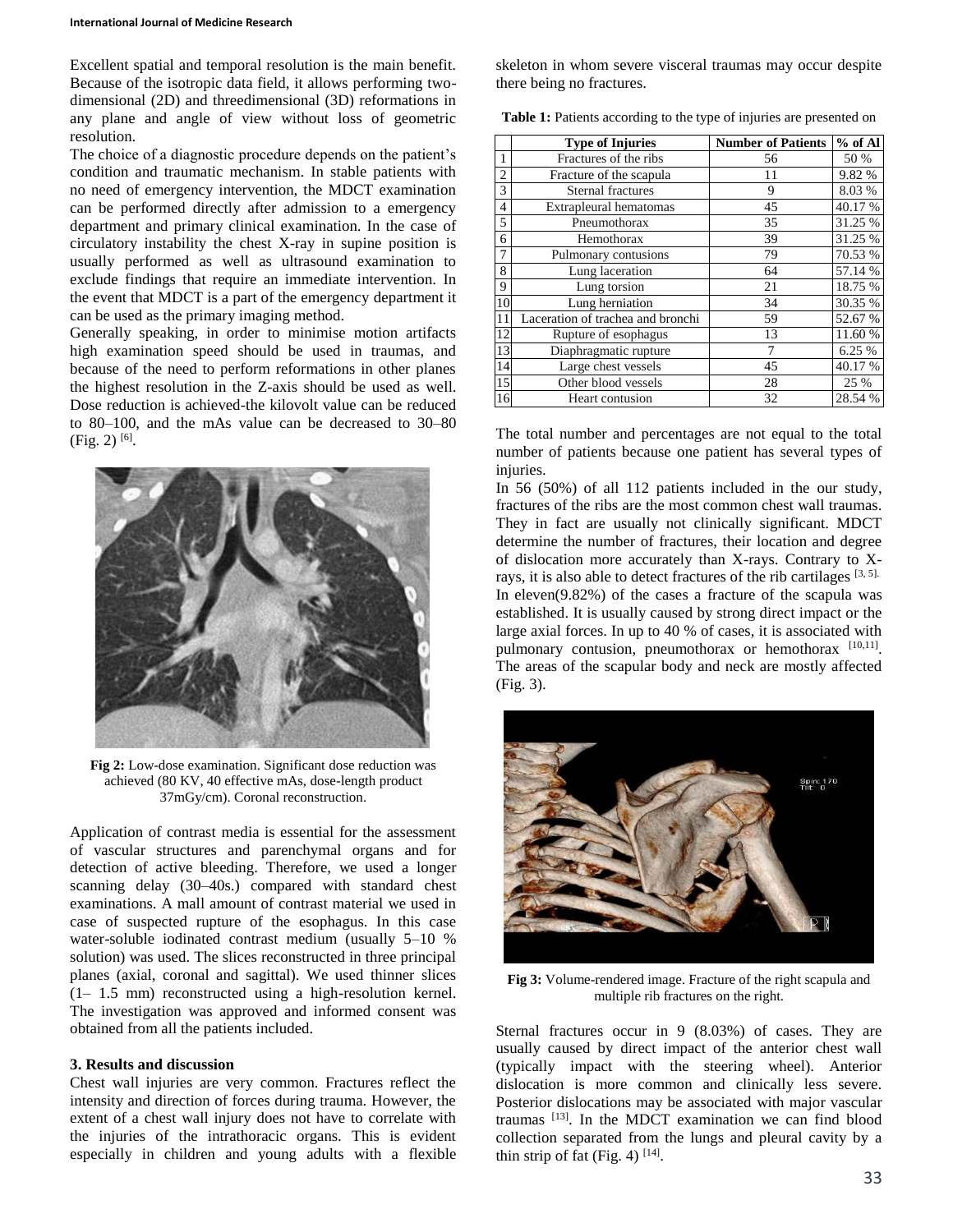

**Fig 4:** Unstable dislocated fracture, combined with dislocation in the sternal angle.

In forty five (40.17%) of patients extrapleural hematomas are caused by injury of the intercostal artery. They occurs relatively rarely as a result of the chest wall injury or a complication of interventions (drainage, insertion of the central venous catheter). Blood accumulates between the parietal pleura and endothoracal fascia. In the MDCT examination we find blood collection separated from the lungs and pleural cavity by a strip of fat (Fig. 5)  $^{[14]}$ .



**Fig 5:** Combination of extrapleural hematoma and hemothorax. Extrapleural hematoma is surrounded by a thin strip of fat (arrowheads)

In 35(31.25%) of all cases a pneumothorax accompanies blunt and penetrating chest trauma. It is the second most common finding after rib fractures. It is caused by direct injury to the pleura, but also by a rupture of the alveoli accompanied by increased pressure in the airways. On CT it is manifested as a collection of gas in the pleural cavity. In chest Xray examinations performed in the supine position, it is often manifested very discretely, and it cannot be seen at all (Fig. 6)  $[15, 16]$ .



**Fig 6:** Pneumothorax: Chest radiograph and MDCT shows tension pneumothorax in the ventral part of the pleural cavity

The clinical significance of pneumothorax depends not only on its size at the time of initial examination, but also on its development over time. In 5(4.46%) of the patients tension pneumothorax is a serious, life-threatening condition requiring immediate drainage. It is often clinically diagnosed before MDCT. Its basic symptoms include an increase of the volume of the affected hemithorax, shift of the mediastinum to the healthy side, and compression of the mediastinal vessels (mainly veins), heart and depression of the diaphragmatic arch (Fig. 7).

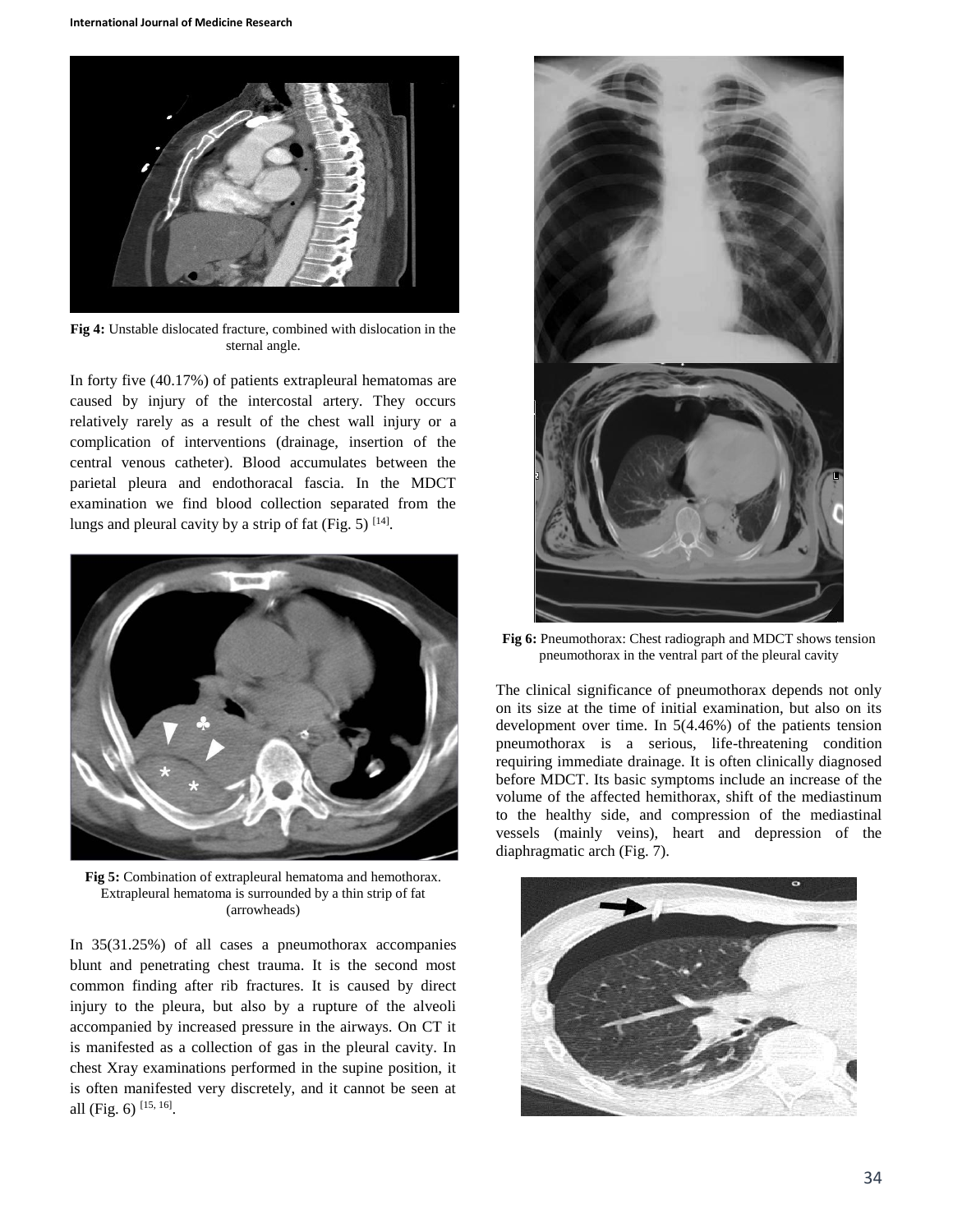

**Fig 7:** Tension pneumothorax: a/ Right hemithorax-drained b/ Maximum intensity projection: mediastinal shift to the right, dislocation and compression of the heart, and compression of the left pumonary artery

In 39(34.82%) of all cases with hemothorax, bleeding into the pleural cavity is most commonly caused by laceration of the pulmonary parenchyma and pleural injury. In these cases, bleeding is usually slowly progressive and limited. In 12(10.71%) of cases the injury to an artery (usually intercostal), bleeding progresses rapidly and requires surgical therapy. MDCT is an unrivalled method for the diagnosis of pleural fluid. Blood has a higher density than water. The density of liquid blood is between 30 and 50 HU, and the density of blood clots is 50–90 HU. Hematomas can sometimes have a layered structure (Fig. 8).



**Fig 8:** Bilateral hemothorax.

Injury of the lung parenchyma includes pulmonary contusion, laceration, torsion and herniation. These conditions can be complicated by atelectasis, aspiration pneumonia or acute respiratory distress syndrome (ARDS)  $[6]$ . Lung trauma is a reason for surgical treatment in 32(28.57%) of the patients. This is indicated in cases of injury of the major blood vessels, signs of active bleeding, large hematomas or hemodynamic instability.

Pulmonary contusions was found in 79 (70.53%) of all 112 cases and is the most common trauma of the lung parenchyma. It can be detected on the X-ray image with up to a 6- h delay. On the other hand, CT is very sensitive to contusion changes, and it can detect them earlier and more accurately and allows their quantification, which is important in the determination of further treatment. In contusions exceeding 20–30 % of the total lung volume, mechanical ventilation is indicated to prevent the development of complications, especially acute respiratory distress syndrome [17, 18] .

The CT findings depend on the severity of parenchymal affection. Simultaneously, parenchymal lacerations can occur (Fig. 9). The peripheral areas are affected, and the distribution does not respect boundaries of the lobes and segments [6].



**Fig 9:** Lung contusion with small lacerations (arrow) after biopsy

Lung laceration occurs in 64(57.14%) penetrating injuries as a result of direct shearing forces. At present we can find it relatively commonly because of the broad use of CT in traumatized patients. X-ray examination is usually negative because of superposition of simultaneously occurring contusion changes. If a laceration reaches the pleural cavity, it can cause pneumothorax or hemothorax. Laceration closed in the parenchyma has the appearance of a thin-walled, spherical, oval or tubular cavity containing air, blood or their combination (Fig. 10). There are usually contusion changes around it. When they are absorbed the laceration, which does not contain air, can mimic a pulmonary node [6].



**Fig 10:** a, b Extensive lung laceration. a/ Cavities with air-fluid levels in the right upper lobe, right-sided pneumothorax, bilateral subcutaneous emphysema,pneumomediastinum, b/ Extravasation of the contrast material into the cavity due to active bleeding.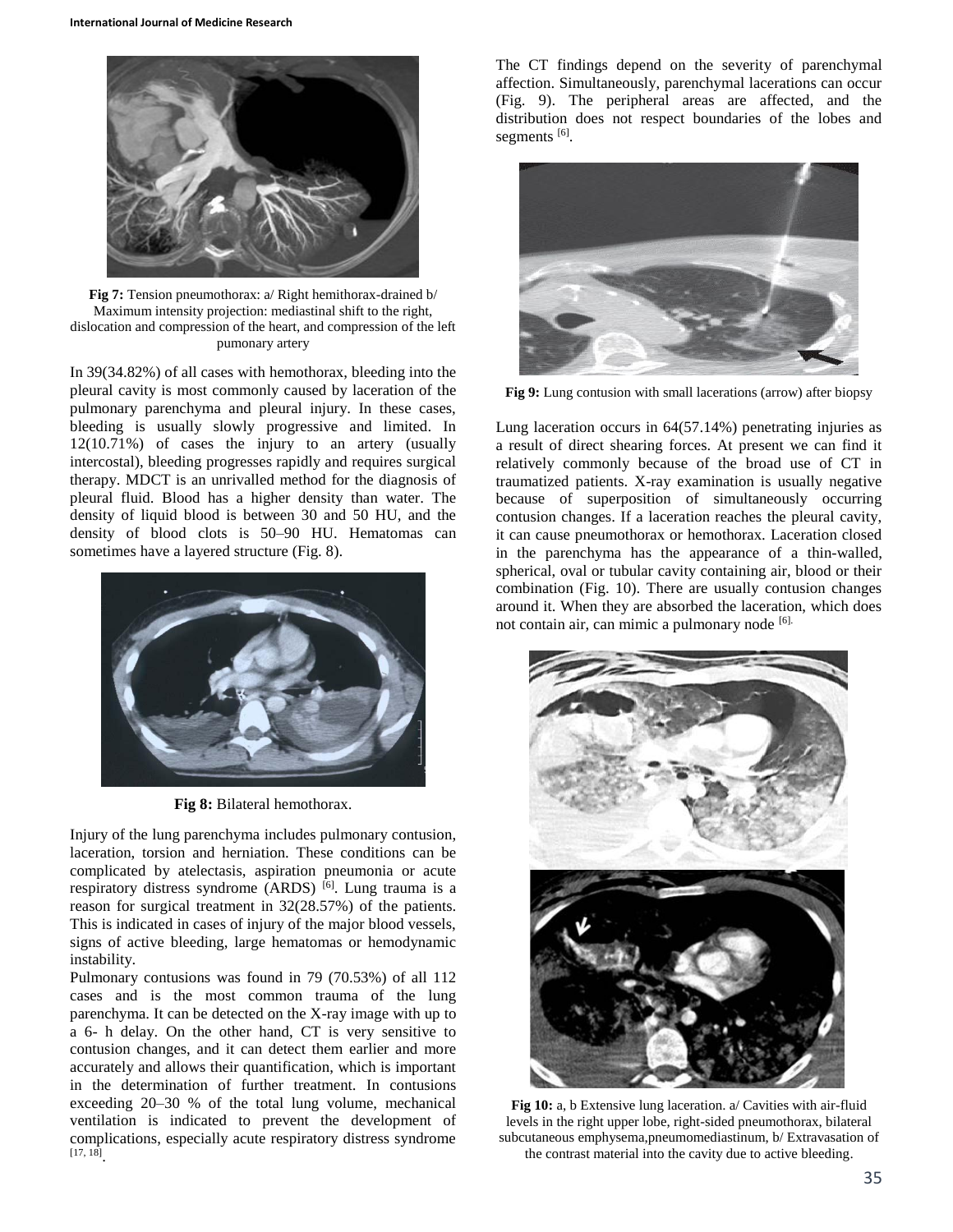#### **International Journal of Medicine Research**

Lung torsion in 21 (18.75%) of patients is a rare, lifethreatening complication of pulmonary surgery or trauma. In rare cases it can occur spontaneously. It affects the whole lung or a lobe  $[19, 20]$ . On CT the torsion is manifested as an abnormal position of the lung or its lobe with condensation and obstruction of the airways or distortion and abnormal position of the bronchi and blood vessels [20].

Like torsion in 34(30.35%) patients occurs a lung herniation in a rare complication of chest injuries. It occurs at the site of a defect of the chest wall with a significant increase in intrathoracic pressure. The chest wall defects is caused by multiple fractures of the ribs or by sterno- and costoclavicular dislocation. If parenchymal tearing occurs at the same time, the herniation may be associated with pneumothorax and hemothorax<sup>[21]</sup>.

In 59(52.67%) of the patients laceration of the trachea and bronchi is caused by two mechanisms—by increasing the intraluminal pressure with a closed vocal slot due to a sudden compression of the chest or by compression of the main bronchi against the spine. A tracheobronchial trauma is often difficult to find. In addition to thin slices in the axial plane and multiplanar reformations, the 3D visualisation of the bronchial tree (using virtual bronchoscopy or the volumerendering technique) can be helpful for detection of the rupture (Fig. 11)  $[22]$ . A defect in the wall of the airways with leakage of air into the surrounding area is a direct sign of the airway trauma. Other symptoms, such as pneumomediastinum, subcutaneous emphysema in the neck and chest, pneumothorax and hemothorax, are nonspecific and more commonly have other causes [23].



**Fig 11:** a, b. a/ Multiplanar reformation—the tear is poorly visible (arrow). b Virtual bronchoscopy visualized the tear (arrow)

Rupture of the esophagus is presented in 13(11.60%) patients as a part of a blunt or penetrating chest trauma. Most often, it occurs in the cervical andupper mediastinal part. It is usually caused by bone fragments from the injury of adjacent sections of the spine. The CT findings include thickening of the esophageal wall, pneumomediastinum and paraesophageal fluid collections. [24, 25].

Diaphragmatic ruptur**e** occurs in 7(6.25%) of patients hospitalized with a major trauma  $[26]$ . It is a frequently overlooked injury but it is clinically very serious. Laceration in the right side is more difficult to detect. Sensitivity of the initial X-ray examination is low, 17 % and 27–60 % on the right and left side, respectively [27-29]. Compared to this, MDCT reaches a sensitivity of 50–83 % and 78–100 % in the right and left side, respectively. Evaluation of multiplanar reformations in the coronal and sagittal plane is very important for making the diagnosis. The CT signs of a diaphragmatic rupture include discontinuity of the diaphragm with thickening at the edge of the defect, herniation of the abdominal organs into the chest, strangulation of the organs at their passage through the diaphragmatic defect (collar sign) and location of herniated abdominal organs in the dorsal part of the thorax where they are in contact with the chest wall (dependent viscera sign) (Fig. 12). Diaphragmatic injuries are often associated with injuries of the spleen, liver, lungs and rib fractures.



**Fig 12:** Herniation of abdominal organs into the left hemithorax ruptured diaphragm.

Trauma of the large chest vessels represents in about 45(40.17%) of all major trauma patients, but its incidence is probably underestimated. Although relatively infrequent, it is the second most common cause of death after head injuries [30, 31]. The aorta is the most commonly affected vessel. Rarely, we can see injuries of the aortic branches, internal thoracic artery or major mediastinal veins. In the case of a blunt trauma, there are three traumatic mechanisms leading to the trauma—deceleration, torsion and increased intraluminal pressure. Findings on the X-ray examination are usually nonspecific and do not allow to differentiate trauma of the large vessels from other less serious conditions with similar X-ray findings, as described above <sup>[5]</sup>. If this type of trauma is suspected, MDCT is currently the first-choice method. Its sensitivity and specificity are almost 100 %. Angiography is indicated only in cases of doubt and for navigation of the interventional procedures [32]. Mortality of untreated aortic trauma exceeds  $95\%$  <sup>[33]</sup>. Those who come to the hospital have a 70 % chance of survival if the trauma is quickly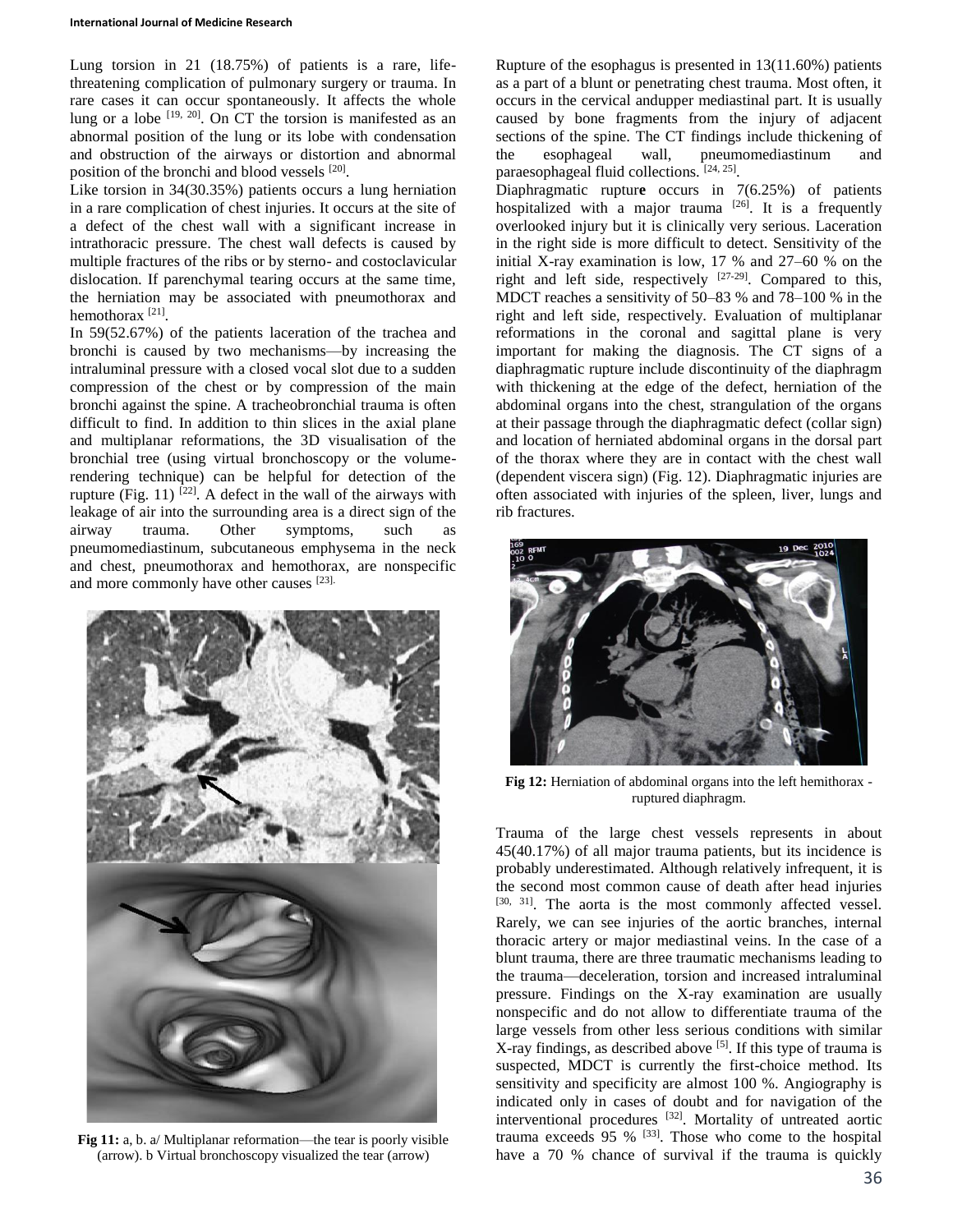#### **International Journal of Medicine Research**

diagnosed and treated  $[34, 35]$ . Treatment is either surgical or radiointerventional (endovascular stent grafting). The most common site of injury (approximately 90 %) is the isthmus, which represents the transition between the relatively mobile arch and fixed descending part. A complete wall rupture (transsection) usually results in immediate death. Direct signs of aortic trauma are pseudoaneurysm (Fig. 13), direct extravasation of contrast medium into the mediastinum, intimal flap, irregular contour, mural thrombus or pseudocoarctation.



**Fig 13:** Aortic isthmus laceration. Pseudoaneurysm in a typical location (arrow), mediastinal hematoma, bilateral hemothorax

In 28(25%)of patients injuries of other blood vessels**,** such as the internal thoracic artery, branches of the aortic arch, pulmonary artery or mediastinal veins, are less common than aortic trauma, but their severity is similar. In case of bleeding from the internal thoracic artery, a hematoma occurs in the anterior mediastinum, and it may compress the right ventricle. Injury of the branches of the aortic arch occurs most frequently in the traction mechanism in case of abnormal extension of the neck or pulling of the arm. It is manifested by occlusion, dissection of the affected artery or extravasation of contrast material into the hematoma, which is typically located in the upper part of the mediastinum.

Rare injuries of the venous structures are manifested as hematoma with extravasation of contrast medium (Fig. 14). The mechanism is similar to injuries of the arteries. Injury of the vena cava superior can spread to the right atrium as well [36, 37] .



**Fig 14:** Rupture of the azygos vein with contrast material leakage.

Contusion is the most common heart injury in 32(28.54%) of our cases affecting preferably the right ventricle. It is generally radiologically silent and causes arrhythmia or other electrocardiographic changes. Because of its very high mortality, cardiac rupture is rarely diagnosed by imaging methods  $[38, 40]$ . Diagnosis of hemopericardium using X-ray examination is extremely problematic. The finding can be negative even in cases of cardiac tamponade. In contrast, the CT examination as well as ultrasound is a highly sensitive method. Cardiac tamponade is manifested by flattening and a reduction of the cardiac parts (Fig. 15)  $[41]$ . More rarely, we can see pneumopericardium, which, if large, may also result in cardiac tamponade [42] . Herniation of the heart is a serious complication of traumatic rupture of the pericardium [43].



**Fig 15:** Hemopericardium with a compression of all heart parts

One hundred and twelve traumatic patients are examined at the Emergency Department. The injuries of the chest and intrathoracic organs are found. MDCT allows us to made the diagnosis significantly more accurate, than the other imaging methods.

## **4. Conclusion**

Our experience and literature report sugest that imaging methods are an integral part of the diagnostic algorithm in major chest traumas. MDCT is the main component. It shows traumatic changes quickly, accurately and clearly, and allows their classification. Therefore, a traumatic radiologist becomes a member of the team making decisions about the therapeutic process.

# **5.References**

- 1. Wintermark M, Schnyder P. MDCT of chest trauma. In: Schoepf UJ (ed) Multidetector-row CT of the thorax. Springer, Berlin, Heidelberg, New York. 2004, 409-421.
- 2. LoCicero J, Mattox KL. Epidemiology of chest trauma. Surg Clin North Am.1989; 69:15-19.
- 3. Lomoschitz FM, Eisenhuber E, Linnau KF, Peloschek P, Schoder M, Bankier AA. Imaging of chest trauma: radiological patterns of injury and diagnostic algorithms. Eur J Radiol. 2003; 48:61-70
- 4. Scaglione M, Pinto A, Pedrosa I, Sparano A, Romano L. Multi-detector row computed tomography and blunt chest trauma. European J Radiol. 2008; 65:377-388.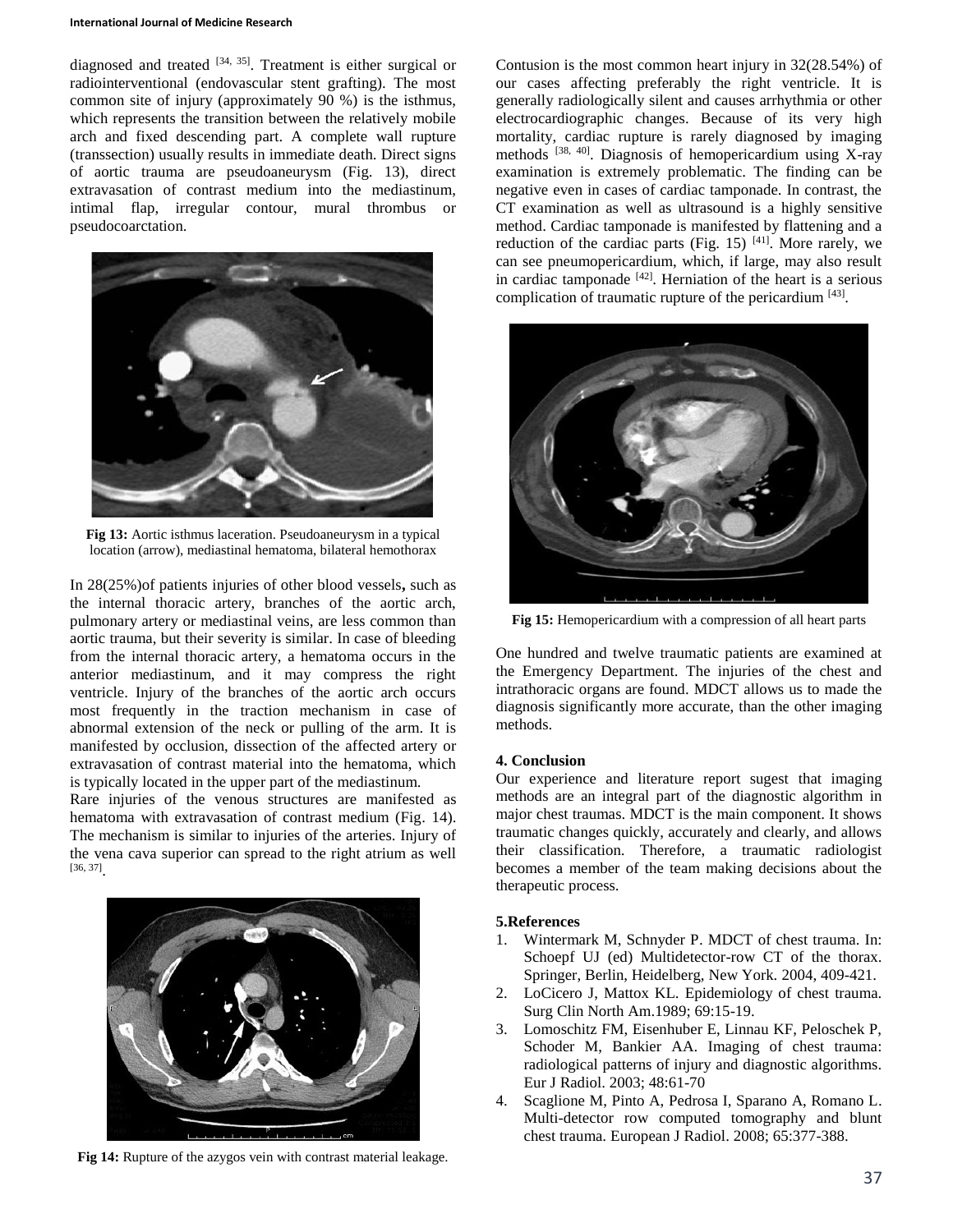- 5. Kaewlai R, Avery LL, Asrani AV, Novelline RA. Multidetector CT of blunt thoracic trauma. RadioGraphics. 2008; 28:1555-1570.
- 6. Elmali M, Baydin A, Nural MS, Arslan B, Ceyhan M, Gürmen N. Lung parenchymal injury and its frequency in blunt thoracic trauma: the diagnostic value of chest radiography and thoracic CT. Diagn Interv Radiol. 2007; 13:179-182.
- 7. Brink M, Deunk J, Dekker HM *et al*. Added value of routine chestMDCTafter blunt trauma: evaluation of additional findings and impact on patient management. Am J Roentgenol. 2008; 190:1591-1598.
- 8. Brink M, Kool DR, Dekker HM *et al.* Predictors of abnormal chest CT after blunt trauma: a critical appraisal of the literature. Clin Radiol. 2009; 64:272-283.
- 9. trauma. Pediatr Radiol 39:485-496.
- 10. Tack D. Radiation dose optimization in thoracic imaging. JBR-BTR. 2004; 93:15-19.
- 11. Haapamaki VV, Kiuru MJ, Koskinen SK. Multidetector CT in shoulder fractures. Emerg Radiol. 2010; 11:89-94.
- 12. McGinnis M, Denton JR. Fractures of the scapula: a retrospective study of 40 fractured scapulae. J Trauma. 1989; 29:1488-1493.
- 13. Kim EY, Yang HJ, Sung YM, Hwang KH, Kim JH, Kim HS. Sternal fracture in the emergency department: diagnostic value of multidetector CT with sagittal and coronal reconstruction images. Eur J Radiol 14 [Epub ahead of print, 2011.
- 14. Maier D, Jaeger M, Izadpanah K, Bornebusch L, Südkamp NP. Traumatic injuries of the sternoclavicular joint. Unfallchirurg. 2011; 114:611-621.
- 15. Aquino SL, Chiles C, Oaks T. Displaced extrapleural fat as revealed by CT scanning: evidence of extrapleural hematoma. Am J Roentgenol. 1997; 169:687-689.
- 16. Ball CG, Kirkpatrick AW, Laupland KB *et al*. Incidence, risk factors, and outcomes for occult pneumothoraces in victims of major trauma. J Trauma. 2005; 59:917-924.
- 17. Omar HR, Abdelmalak H, Mangar D, Rashad R, Helal E, Camporesi EM. Occult pneumothorax, revisited. J Trauma Manag Outcome. 2010; 4:3-6.
- 18. de Moya MA, Manolakaki D, Chang Y *et al*. Blunt pulmonary contusion: admission computed tomography scan predicts mechanical ventilation. J Trauma. 2011; 71:1543-1547
- 19. Strumwasser A, Chu E, Yeung L, Miraflor E, Sadjadi J, Victorino GP. A novel CT volume index score correlates with outcomes in polytrauma patients with pulmonary contusion. J Surg Res. 2011; 170:280-285.
- 20. Wong PS, Goldstraw P. Pulmonary torsion: a questionnaire survey and a survey of the literature. Ann Thorac Surg. 1992; 54:286-288.
- 21. Gilkeson RC, Lange P, Kirby TJ. Lung torsion after lung transplantation evaluation with helical CT. Am J Roentgenol. 2000; 174:1341-1343.
- 22. Sukkarieh F, Vanmeerhaeghe A, Brasseur P. Post traumatic intercostal lung herniation: a case report. J Radiol. 2002; 83:1085-1087.
- 23. Le Guen M, Beigelman C, Bouhemad B, Wenjïe Z, Marmion F, Rouby JJ. Chest computed tomography with multiplanar reformatted images for diagnosing traumatic bronchial rupture: a case report. Crit Care. 2007; 11:R94.
- 24. Rezende-Neto JB, Hoffmann J, Al Mahroos M *et al*. Occult pneumomediastinum in blunt chest trauma: clinical significance. Injury. 2010; 41:40-43.
- 25. Tjardes T, Wafaizadeh A, Steinhausen E, Krakamp B, Bouillon B. Extension injury of the thoracic spine with rupture of the oesophagus and successful conservative therapy of concomitant mediastinitis. Eur Spine J. 2009; 18:240-244.
- 26. Young CA, Menias CO, Bhalla S, Prasad SR. CT features of esophageal emergencies. RadioGraphics. 2008; 28:1541-1553.
- 27. Meyers BF, McCabe CJ. Traumatic diaphragmatic hernia: occult marker of serious injury. Ann Surg. 1993; 218:783-790.
- 28. Reesa O, Mirvis SE, Shanmuganathan K. Multidetectorrow CT of right hemidiaphragmatic rupture caused by blunt trauma: a review of 12 cases. Clin Radiol. 2005; 60:1280-1289.
- 29. Bhullar IS, Block EF. CT with coronal reconstruction identifies previously missed smaller diaphragmatic injuries after blunt trauma. Am Surg. 2011; 77:55-58.
- 30. Al-Refaie RE, Awad E, Mokbel EM. Blunt traumatic diaphragmatic rupture: a retrospective observational study of 46 patients. Interact Cardiovasc Thorac Surg. 2009; 9:45-49.
- 31. Mattox KL, Feliciano DV, Burch J, Beall AC Jr, Jordan GL Jr, De Bakey ME. Five thousand seven hundred sixty cardiovascular injuries in 4459 patients. Epidemiologic evolution 1958 to 1987. Ann Surg. 1989; 209:698-705.
- 32. Onan B, Demirhan R, Öz K, Onan IS. Cardiac and great vessel injuries after chest trauma: our 10-year experience. Turk J Trauma Emerg Surg. 2011; 17:423- 429.
- 33. Steenburg SD, Ravenel JG. Acute traumatic thoracic aortic injuries: experience with 64-MDCT. Am J Roentgenol. 2008; 191:1564-1569.
- 34. Parmley L, Thomas W, Manion W, Jahnke E. Nonpenetrating traumatic injury of the aorta. Circulation. 1958; 17:1086-1101.
- 35. Holmes JH, Bloch RD, Hall RA, Carter YM, Karmy-Jones RC. Natural history of traumatic rupture of the thoracic aorta managed nonoperatively: a longitudinal analysis. Ann Thorac Surg. 2002; 73:1149-1154.
- 36. von Oppell UO, Dunne TT, De Groot MK, Zilla P. Traumatic aortic rupture: twenty-year metaanalysis of mortality and risk of paraplegia. Ann Thorac Surg. 1994; 58:585-593.
- 37. Chaumoitre K, Zappa M, Portier F, Panue M. Rupture of the right atrium-superior vena cava junction from blunt thoracic trauma: helical CT diagnosis. Am J Roentgenol 169:1753 448 Insights Imaging. 1997; 3:433-449.
- 38. Holly BP, Steenburg SD. Multidetector CT of blunt traumatic venous injuries in the chest, abdomen, and pelvis. Radiographics. 2011; 31:1415-1424.
- 39. 38. Yu-Yun N, Ming-Shian L, Kuo-Sheng L *et al*. Blunt traumatic cardiac rupture: therapeutic options and outcomes. Inj Int J Care Inj. 2009; 40:938-945.
- 40. 39. Shanmuganathan K, Mirvis SE. Imaging diagnosis of nonaortic thoracic injury. Radiol Clin North Am. 1999; 37:533-551.